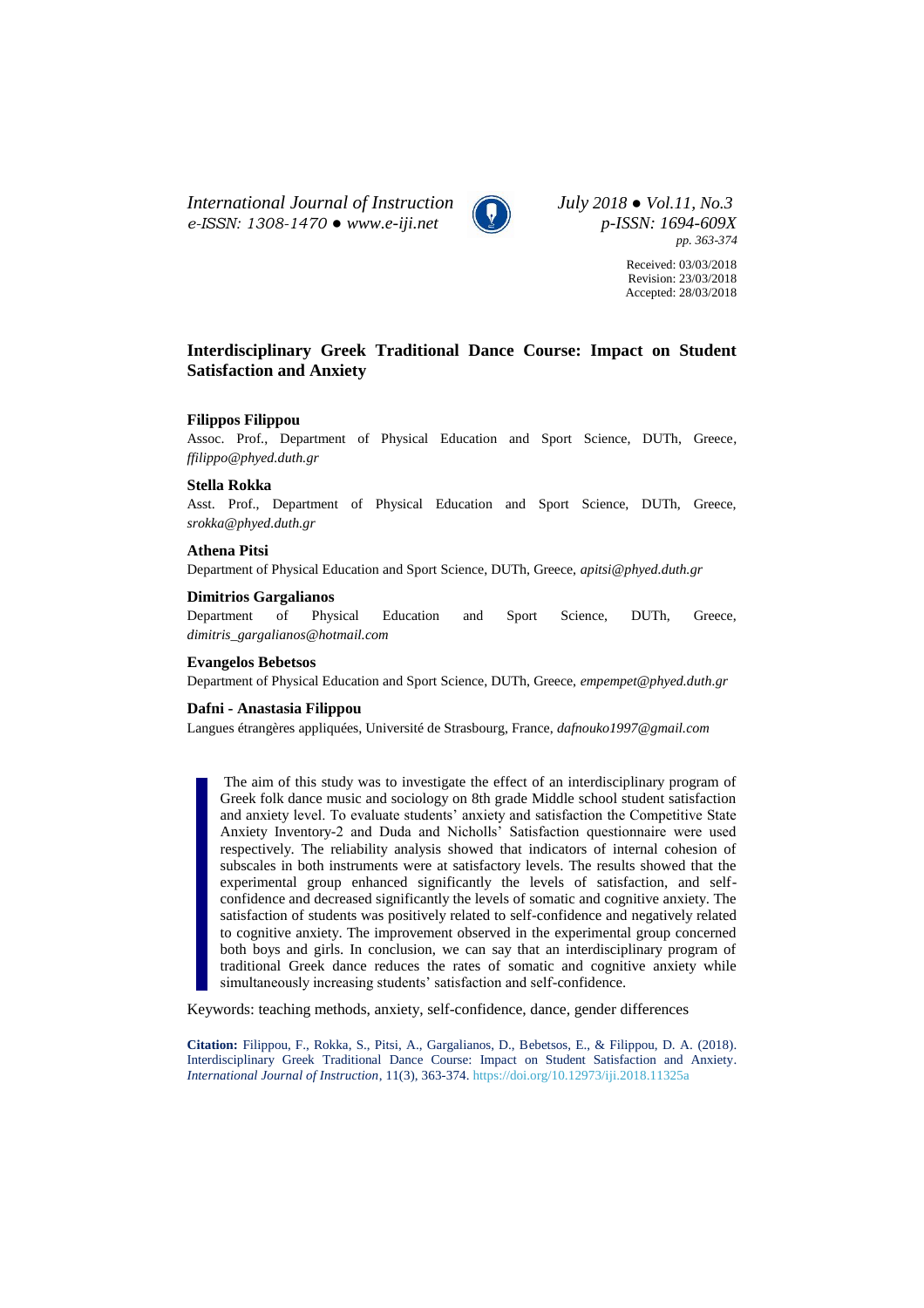### **INTRODUCTION**

Dance, of any form, is included in the curriculums of almost all countries since the benefits ensuing from one's participation in organized dance activities have been proven. As a part of Physical Education, dance can positively contribute to the achievement of the general aim of Physical Education and according to English pedagogues, offer to students multiple benefits (Department for Education and Skills, 2005a). Being involved in dancing offers the young a wide range of benefits and social skills not only in terms of dealing with obesity but of boosting self-confidence and selfrespect (Filippou, 2015a; Filippou et al., 2016).

Despite the above observations, the satisfaction student experience from their participating in the Physical Education class seems to decrease (Papaioannidou et al., 2015) while the number of teenage students feeling stressed seems to increase, especially when students go to Secondary School (Hampel & Petermann, 2005). High levels of anxiety are observed during the transition from Primary to Secondary School (Lowe, Raad, & Lee, 2008; Torsheim & Wold, 2001). Boekaerts, Seegers, and Van den Goor (1993) also reported that students who display stress symptoms during the transition from Primary School to Secondary School emphasized that they felt uncertain and unhappy due to stressors such as complex timetables, long hours, complex grading systems, and quantity of homework. These school-related stressors may, in turn, have a negative impact on students' health.

High levels of anxiety influence concentration negatively and decrease memory, which is essential for school success. High stress caused by school environment can produce somatic and psychological symptoms. The presence of headaches, abdominal pains and musculoskeletal disorders are a frequent phenomenon during the phase of early adolescence and are related to school stress (Siebelink & Treffers, 2001; Silverman & Ollendick, 2005). A study by Murberg and Bru (2007) among adolescents (13-16 years old) from two junior high schools in a city in South West Norway indicated that perceived school stress related significant with somatic symptoms. If academic anxiety is not properly addressed, it can have many serious and long lasting consequences such as causing a student to perform poorly at homework, fail classes and withdraw from socializing with peers or pursuing activities that interest him.

In the above causes Kraag et al. (2006) add the heavy, even excessive, demands for high school performance on the part of relatives and school environment, as well as situations of conflict arising among students.

Stressful situations which students experience in the school environment may possibly causes not only of bodily symptoms but also the appearance of law-breaking behavior. Insomnia, stomach aches and feelings of sickness (Witkin, 1999) as well as concentration problems and incapacity to study at home (Lohaouset al., 1997) are some of the distractions caused by stress.

Those stressful situations must definitely be tackled, as this is the only way for students to improve their abilities in the maximum, to gain self-confidence and belief in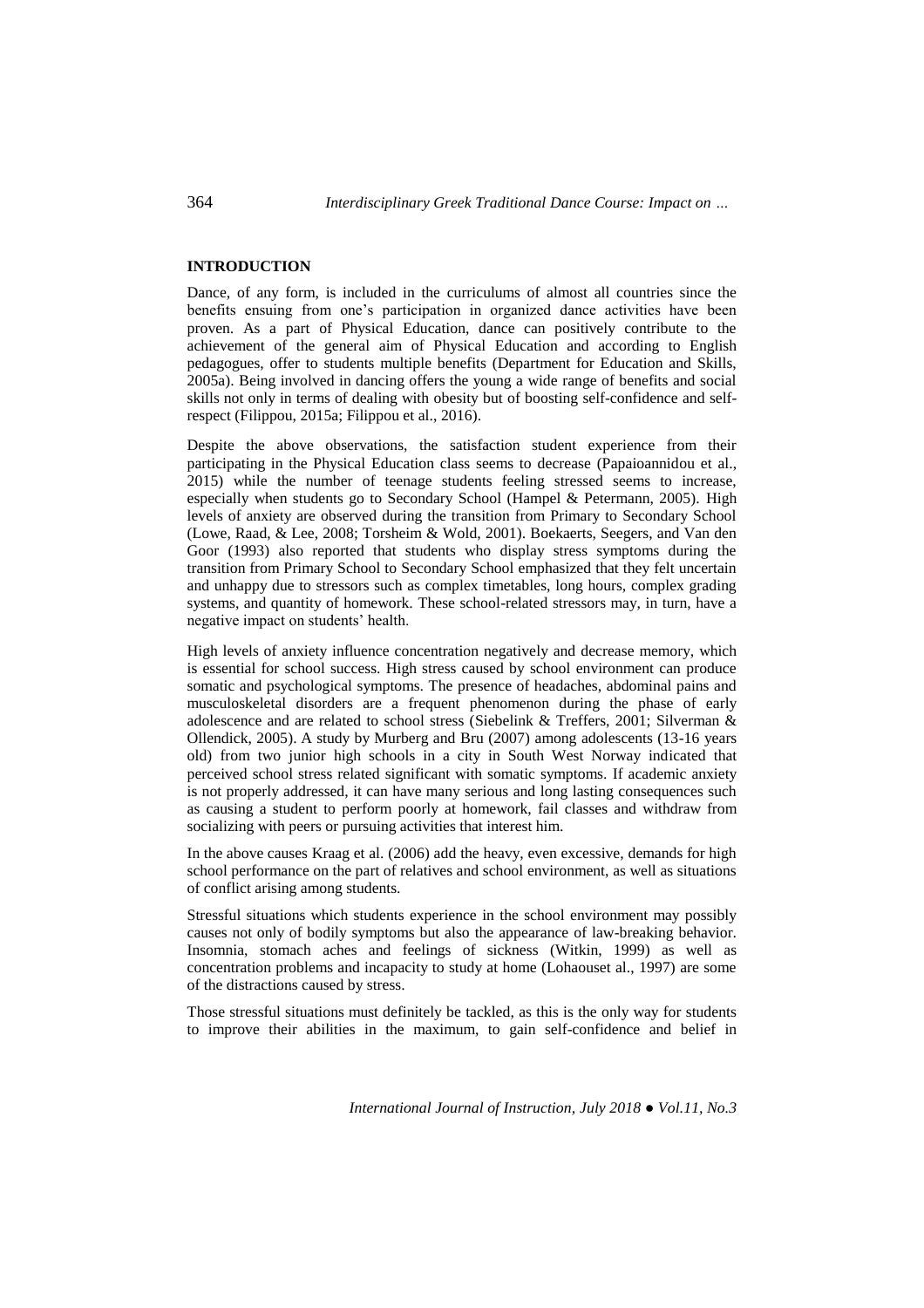themselves (Nestoros & Vallianatou, 1996), which will help them have a successful presence at school and in their everyday life (Woodman & Hardy, 2003; Beattie et al., 2004).

Interdisciplinary teaching could positively contribute to students' stress reduction and satisfaction increase while participating in class, as it positively affects learning (Papaioannidou et al., 2015). It also positively contributes to the development of language skills (Derri et al., 2010), of kinetic skills (Derri et al., 2001), of health-related fitness and nutrition practices (Derri et al., 2004; Bebetsos & Antoniou, 2008; Dimitrakaki et al., 2013).

From the above statements, it is easy to understand the importance of decreasing the levels of anxiety through educational procedures. Nevertheless, there is a scarce of bibliography focusing on an interdisciplinary approach to the Greek traditional dance, with thematic choices from music and sociology and also investigating the decrease of anxiety and the satisfaction taken by students who participate in the lesson.

The aim of the present study was to investigate a) how effective is an interdisciplinary program for teaching Greek traditional dance with topics of music and sociology at the satisfaction taken by  $8<sup>th</sup>$  grade Middle School students, who participate in such lessons and their decrease of anxiety levels, b) whether the satisfaction and reduce the anxiety levels is such effective for the boys as for the girls c) the relation between satisfaction and anxiety levels.

## **METHOD**

### **Participants**

The sample of the research consisted of 260 male and female students attending 11 classes of the  $8<sup>th</sup>$  grade of Middle School. Following a ballot, six classes became the experimental group and fifth the control group. The experimental group included 76 male students and 68 female ones. The control group had 58 male and 58 female students. The experimental group attended an interdisciplinary, intervention program teaching Greek traditional dance, with thematic choices from music and sociology (table 1 & 2) and the control group attended Greek dances as defined by the analytical program of P.E. (table 3).

#### **Intervention program**

The intervention program lasted four weeks with classes being held twice a week. Eight (8) interdisciplinary folk dance classes, exploiting material from music and sociology, were held for the experimental group and eight (8) typical folk dance classes, as defined by the School Curriculum, for the control group, were held during the Physical Education class and lasted 45 minutes. The same Physical Education teacher taught both the experimental and the control group.

There will be an analysis of two, indicative, courses which elicit their topics from music (the concept of tempo: Allegretto – moderately  $& Vivace$ ) (table 1) and sociology (cooperation) accordingly (table 2). The aim of this class was to teach the concept of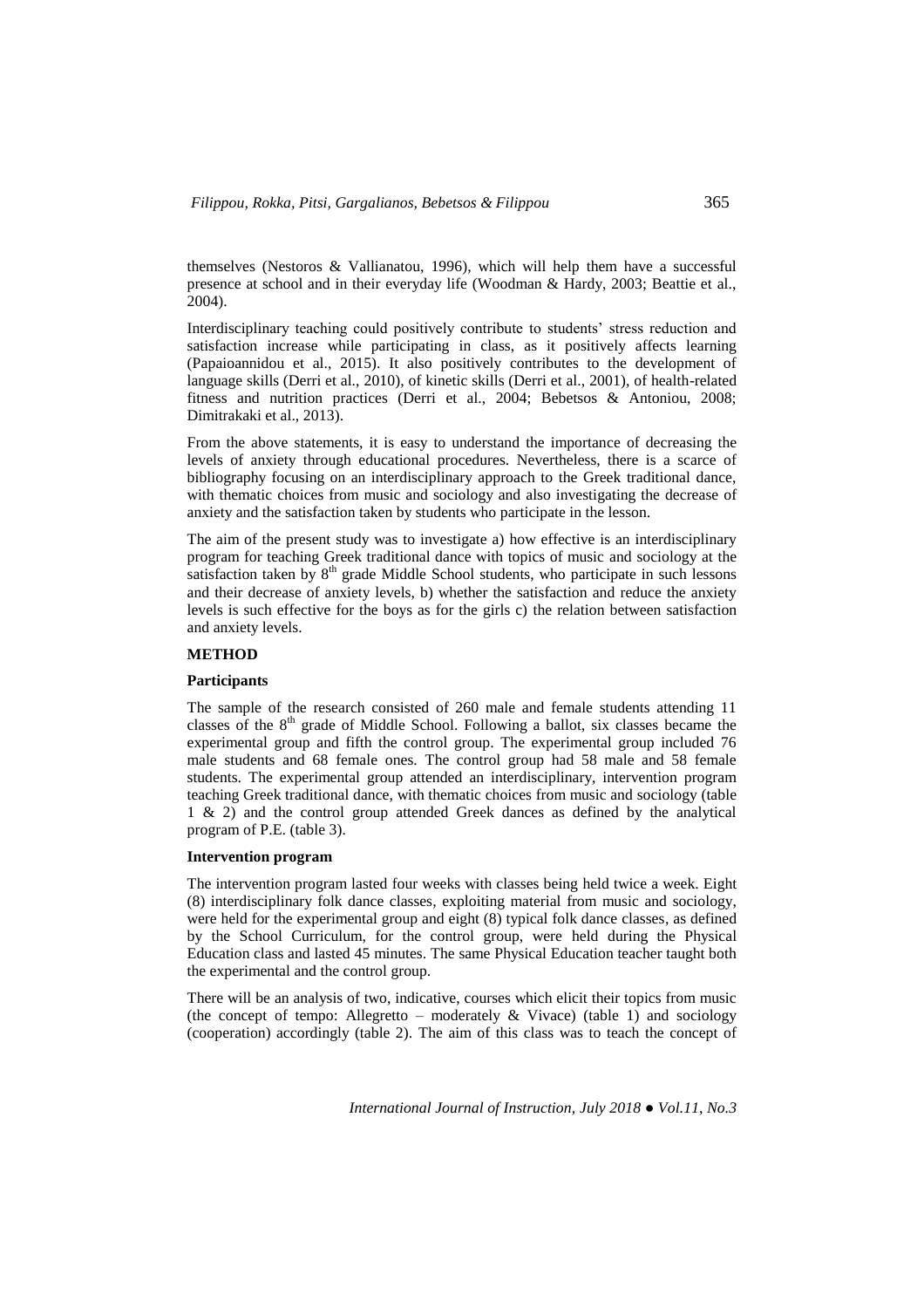"tempo" throughout the teaching of dance "Hasapia". The tempo of music varies from Larghissimo (very - very slow- 24 bpm and under) to Prestissimo (very - very fast- 200 bpm and over). Hasapia is one of the dances which we can meet up in almost all over the Greek regions and with a great variety as far as tempo's concerned (very, very fast- 200 bpm and over). For dancing, we used music in tempo from 120 bpm to 170 bpm(Vivace). The metronome marks helped students understand the different tempos. The other three courses had been organized in the same way.

## Table 1

| Less<br>on      | $Dance -$<br>Subject   | Aim                                                                                                  | <b>Teaching Aids</b>          |
|-----------------|------------------------|------------------------------------------------------------------------------------------------------|-------------------------------|
| 1 <sup>st</sup> | Gaida-Music            | Learning of dancing kinetic form $-$ The<br>concept of rhythm $(4/4)$                                | Cd player, drum               |
| 2 <sup>nd</sup> | Hasapia -<br>Music     | Learning of dancing kinetic form. The concept<br>of tempo: Allegretto – moderately $& \text{Vivace}$ | Cd player,<br>metronome marks |
| $3^{\text{rd}}$ | Kalamatianos-<br>Music | Learning of dancing kinetic form. The<br>rhythm7/8. Strong and weak beats                            | Cd player, tabor              |
| $4^{\text{th}}$ | Zonaradikos-<br>Music  | Learning of dancing kinetic form. The<br>rhythm6/8. Simple and compound meters                       | Cd player,<br>tambourine      |

Experimental group interdisciplinary program with topic of music

The aim of this class was to indicate the importance and the necessity of cooperation through the teaching of dance 'Tsamikos'. For the purpose of the course with sociological topics, students were separated into four groups of five students, led by those students who knew how to dance Tsamikos. The four group leaders were the ones who took the responsibility to teach this dance to the rest members as well as to present in their groups the information collected by their selves. Information about the regions in which this dance is usually danced from the people who are dancing it and of course about the different songs and music variations about this dance. In the end students' evaluation by the Physical Education teacher evaluated the groups' dance performance. The other three courses had exactly the same organization.

### Table 2

Experimental group interdisciplinary program with topic of sociology

| Lesson | Dance – Subject           | Aim                         | <b>Teaching Aids</b>       |
|--------|---------------------------|-----------------------------|----------------------------|
| 5th    | Kalamatianos-             | Learning of dancing kinetic | Cd player, teaching in     |
|        | Sociology                 | form. Coexistence in team.  | groups.                    |
| 6th    | Tsamikos-                 | Learning of dance kinetic   | Cd player, collaborative   |
|        | Sociology                 | form. Cooperation.          | teaching strategy.         |
| 7th    | Tsamikos-                 | Learning of dance kinetic   | Cd player, collaborative   |
|        | Sociology                 | form. Cooperation.          | teaching strategy.         |
| 8th    | <b>Ballos - Sociology</b> | Learning of dancing kinetic | Cd player, dance in couple |
|        |                           | form. Bulling.              | (boy $&$ girl).            |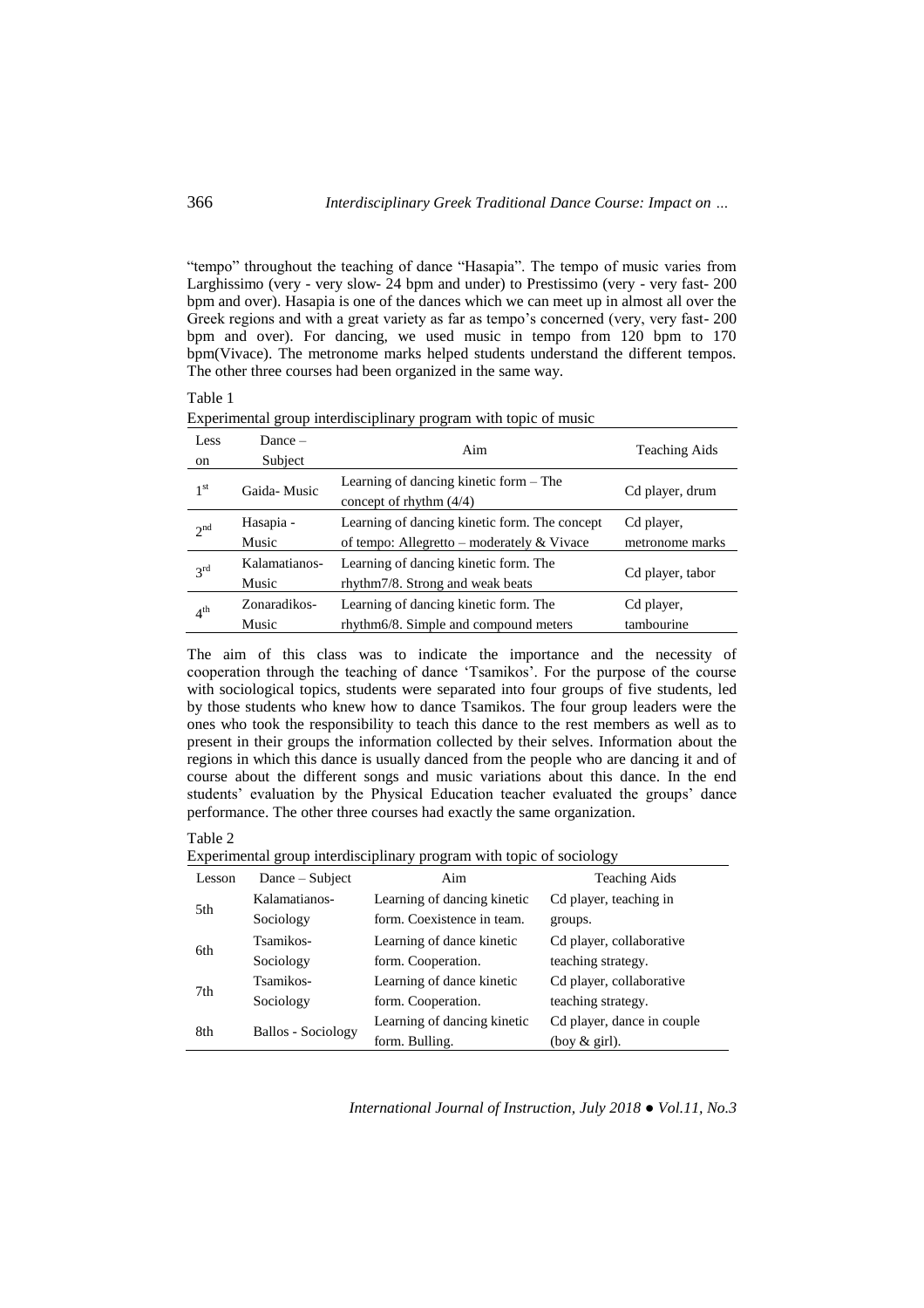# **Measurements**

Table3 Control group program

| Lesson          | Dance         | Aim                              | Instruments |
|-----------------|---------------|----------------------------------|-------------|
| 1 <sup>st</sup> | Gaida         | Learning of dancing kinetic form | cd player   |
| $2^{\rm nd}$    | Hasapia       | Learning of dancing kinetic form | cd player   |
| $3^{\text{rd}}$ | Kalamatianos  | Learning of dancing kinetic form | cd player   |
| $4^{\text{th}}$ | Zonaradikos   | Learning of dancing kinetic form | cd player   |
| $5^{\text{th}}$ | Zonaradikos   | Learning of dancing kinetic form | cd player   |
| 6 <sup>th</sup> | Tsamikos      | Learning of dancing kinetic form | cd player   |
| 7 <sup>th</sup> | Tsamikos      | Learning of dancing kinetic form | cd player   |
| 8 <sup>th</sup> | <b>Ballos</b> | Learning of dancing kinetic form | cd player   |

To measure student satisfaction during lesson the 5-item scale of Duda and Nicholls (1992), adapted for the Greek physical education class by Papaioannou et al. (2002), was used. Following the stem "In today's physical education class…" students responded to the questions: "I found the lesson interesting," "I liked the lesson," "I was fully involved in the lesson," "I had fun," "I found time flies." Responses were given on a five degree Likert type scale (5= strongly agree, 1= strongly disagree).

To collect data concerning the stress students feel during class the questionnaire "Competitive State Anxiety Inventory" by Martens et al. (1990) was used, adapted for the Greek population by Kakkos and Zervas(1996). The Competitive State Anxiety Inventory composed of 15 items that represent three factors. The first factor, "somatic anxiety" is composed of five items of the type "I feel tense in the stomach" and investigates bodily anxiety experienced by a student during class. The second factor, "cognitive anxiety" is also composed of five items of the type "I am concerned about reaching my goal" and examines student stress during the learning procedure. Finally, the third factor, "self-confidence" examines the confidence students feel for their skills and composed of five items of the type "I am confident about pulling through under pressure". The answers were given on a five degree Likert type scale, from 1 (*absolutely disagree*) to 5 (*absolutely agree*).

### **Measurement process**

To secure students participation in the research, parent permission was asked. It was a written permit and no data revealing the identity of the students for the completion of the questionnaires was required.

## **Statistical Analysis**

**For the statistical analysis** of the data, the method used was the Descriptive analysis, Reliability analysis, Pearson correlations analysis, Independent Sample t-test and the repeated measures Anova analysis.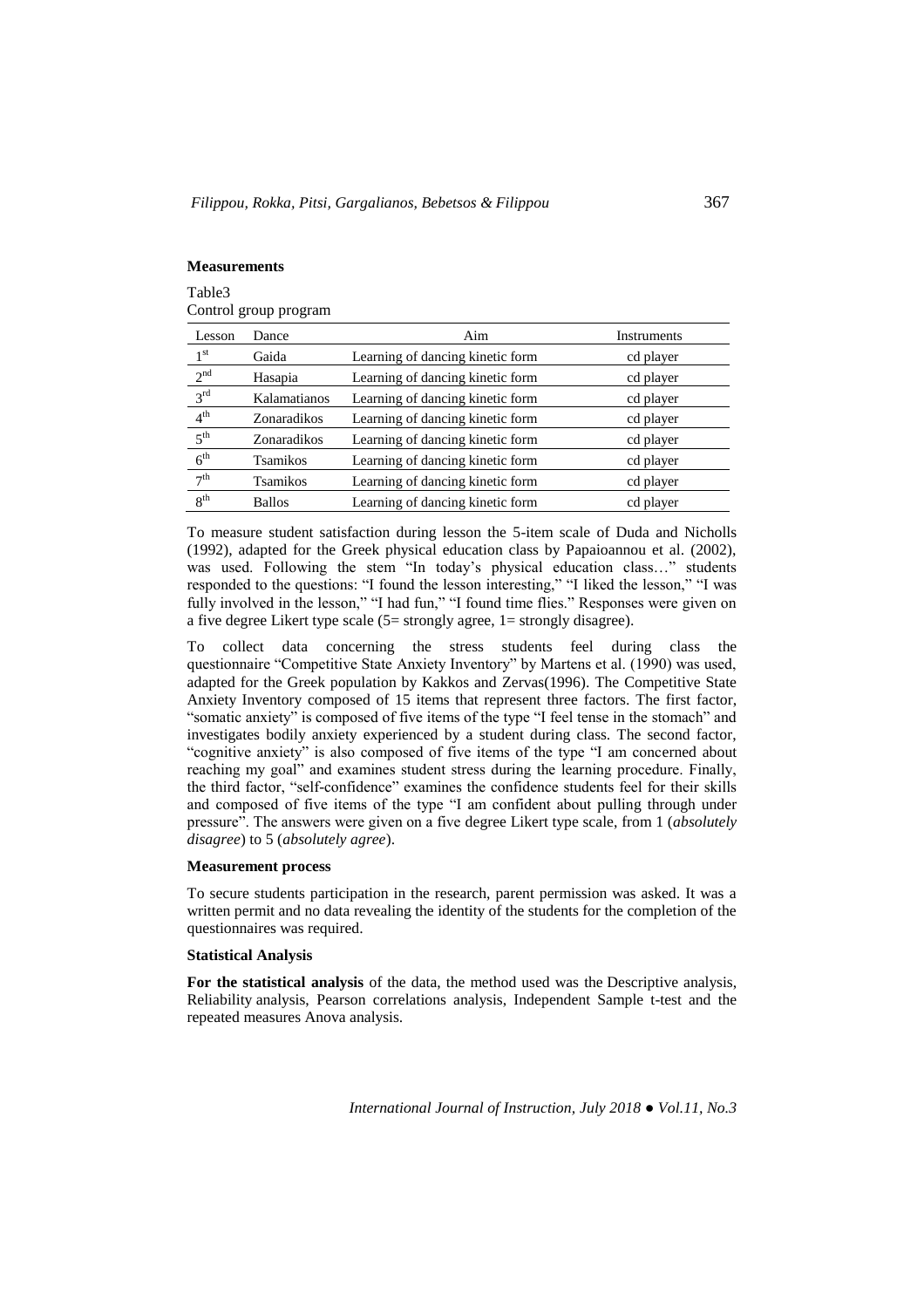## **FINDINGS**

# **Reliability analysis**

The internal cohesion of the questionnaire was checked with α Cronbach test. The results supported the structural validity of the questionnaires and the factors were found to have a high degree of internal cohesion in both measurements. Cronbach's α for all scales for pre and post-test measurements were: for "satisfaction" .91 and .95, for "somatic anxiety" .97 and .94, for "cognitive anxiety" .97 and .87, and for "selfconfidence" .87 and .89 respectively. The results revealed that the all factors had a satisfactory reliability score (a>.60).

#### **Independent Sample t-test**

Initially, the Independent Sample t-test analysis was applied to check whether there were any statistically significant differences in the questionnaire factors between the experiment and control group at the initial measurement. The results did not reveal any statistically significant differences between the two groups in "satisfaction", "cognitive anxiety", "somatic anxiety", and "self-confidence". Therefore, the members of the two groups were considered to be characterized by the same level in the factors which were studied before the commencement of the program (Table 4.).

Table 4

Means and Standard Deviation oftheexperiment and control group at the initial measurement

| Factors           | Experimental | Control |       |     |             |
|-------------------|--------------|---------|-------|-----|-------------|
| Satisfaction      | 2 Q 1        | 2.87    | .338  | 258 | 05.<        |
| Cognitive anxiety |              |         | 039   | 258 | > 0.05      |
| Somatic anxiety   |              |         | - 079 | 258 | > 0.05      |
| Self confidence   |              | .63     |       | 258 | $\cdot .05$ |

#### **Correlation analysis**

A Pearson product-occasion correlation coefficient was computed to assess the relationship between the amount of student (experimental group) satisfaction and cognitive, somatic anxiety and self-confidence. Results indicated that there was a positive correlation between satisfaction and self-confidence  $(r=.546, p<.01)$ . The increase in satisfaction correlated to the increase in the self-confidence ratings. Additionally, there was a negative correlation between satisfaction and somatic anxiety  $(r=-.445, p<.01)$  as well as with cognitive anxiety  $(r=-.514, p<.01)$ . The increase in satisfaction correlated to the decrease in somatic and cognitive anxiety ratings.

## **Repeated Measures**

The Repeated measures Anova analysis was applied for the «satisfaction» factor. The analysis model (2X2) included the variable "measurement" (initial - final) as the repetition variable and the variable "group" (experimental - control) as the independent variable. The results showed that there was a statistically significant interaction between the variable "measurement" and "group" for the «satisfaction»  $[F_{(1,258)}=169.69, p<.001]$ .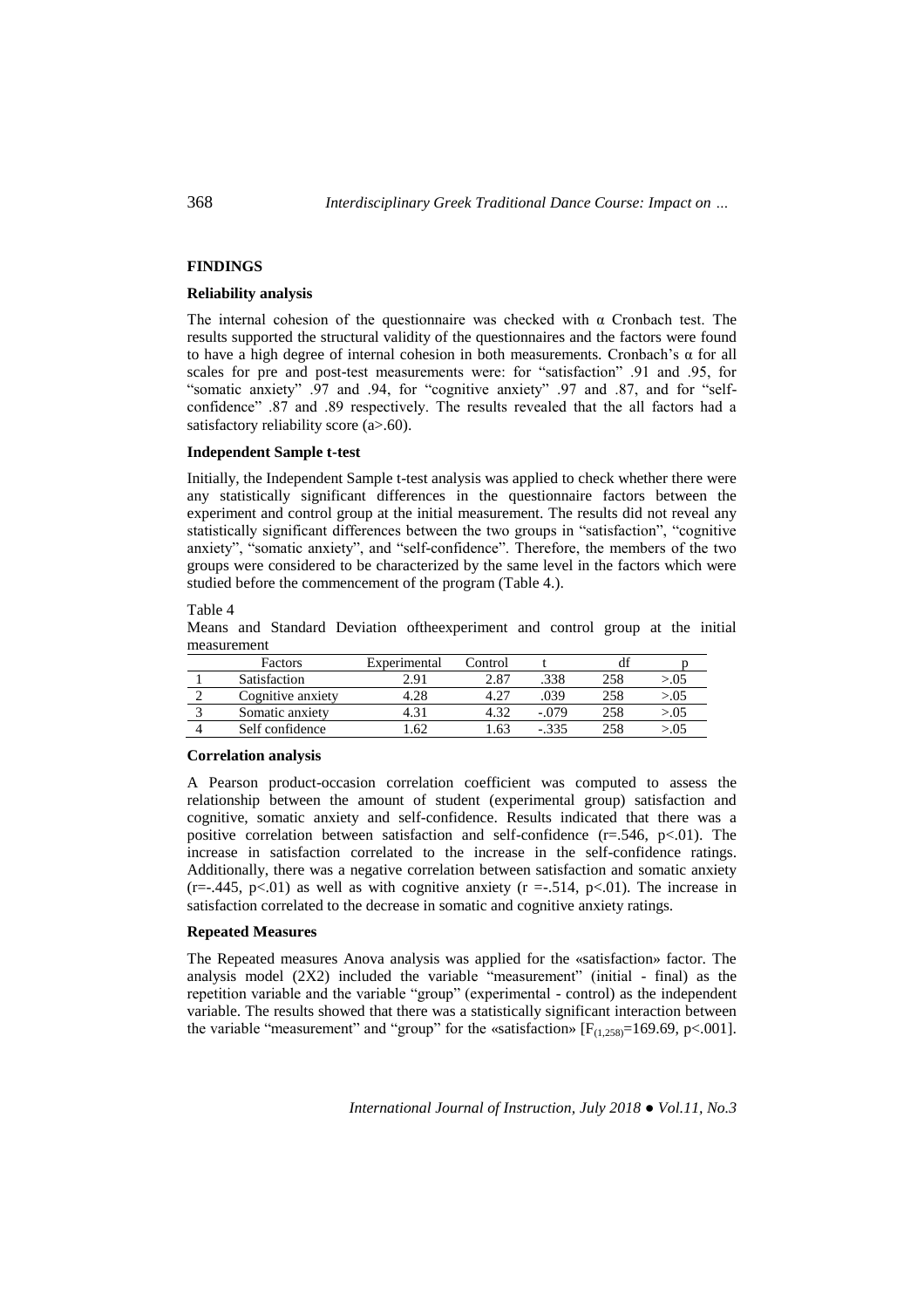The interaction analysis, with the use of the multiple comparison test (Post Hoc Bonferroni), showed that the experimental group had a statistically significant improvement in grades after the end of the intervention program, while the control group did not show any statistically important difference (table 5).

As concerns the effect of the program one can highlight the following: a) the students of the experimental group had a steady development after every single measurement  $(F<sub>(1,132)</sub> = 333.04, p<.05,$  initial measurement M=2.48 & SD=.56, final measurement  $M=3.60 \& SD=0.55$ , increasing satisfaction, while the control group did not have any statistically important differentiation ( $F_{(1,132)}$ =.010, p>.05, initial measurement M =2.62 & SD=.75, final measurement M=2.63 & SD=.75), b) female students of the experimental group presented an important differentiation after every single measurement ( $F_{(1,124)}$ =104.04, p<.05, initial measurement M=3.38 & SD=.61, final measurement M=4.01 & SD= .46) increasing satisfaction. The female students of the control group did not present a statistically important difference (F  $_{(1,124)} = .017$ , p>.05, initial measurement M=3.12 & SD=.42, final measurement M=3.13 & SD=.86).

Table 5

Means (M), Standard Deviations (SD), Significant Differences (F) at the initial and final measurement

| Factors                                                                                                                                                                                                                                                                                                                                                                                                                                 | Group        | <i>Initial</i> |     | Final |     | Measurement/Group<br><i>Interaction</i> |  |
|-----------------------------------------------------------------------------------------------------------------------------------------------------------------------------------------------------------------------------------------------------------------------------------------------------------------------------------------------------------------------------------------------------------------------------------------|--------------|----------------|-----|-------|-----|-----------------------------------------|--|
|                                                                                                                                                                                                                                                                                                                                                                                                                                         |              | M              | S.D | M     | S.D |                                         |  |
| Satisfaction                                                                                                                                                                                                                                                                                                                                                                                                                            | Experimental | 2.91           | .74 | 3.79  | .55 | $F_{(1,258)} = 169.69, p < .001$        |  |
|                                                                                                                                                                                                                                                                                                                                                                                                                                         | Control      | 2.87           | .84 | 2.88  | .85 |                                         |  |
| Cognitive                                                                                                                                                                                                                                                                                                                                                                                                                               | Experimental | 4.28           | .52 | 1.74  | .48 | $F_{(1,258)} = 1706.31, p < .001$       |  |
| anxiety                                                                                                                                                                                                                                                                                                                                                                                                                                 | Control      | 4.27           | .42 | 4.27  | .41 |                                         |  |
| Somatic anxiety                                                                                                                                                                                                                                                                                                                                                                                                                         | Experimental | 4.31           | .61 | 1.90  | .35 |                                         |  |
|                                                                                                                                                                                                                                                                                                                                                                                                                                         | Control      | 4.32           | .62 | 4.31  | .62 | $F_{(1,258)} = 1274.44, p < .001$       |  |
| Self confidence                                                                                                                                                                                                                                                                                                                                                                                                                         | Experimental | 1.62           | .36 | 4.08  | .51 | $F_{(1,258)} = 1665.02, p < .001$       |  |
|                                                                                                                                                                                                                                                                                                                                                                                                                                         | Control      | 1.63           | .29 | 1.63  | .30 |                                         |  |
| $\cdot$ $\sim$<br>$\mathcal{A}$ $\mathcal{A}$ $\mathcal{A}$ $\mathcal{A}$ $\mathcal{A}$ $\mathcal{A}$ $\mathcal{A}$ $\mathcal{A}$ $\mathcal{A}$ $\mathcal{A}$ $\mathcal{A}$ $\mathcal{A}$ $\mathcal{A}$ $\mathcal{A}$ $\mathcal{A}$ $\mathcal{A}$ $\mathcal{A}$ $\mathcal{A}$ $\mathcal{A}$ $\mathcal{A}$ $\mathcal{A}$ $\mathcal{A}$ $\mathcal{A}$ $\mathcal{A}$ $\mathcal{$<br>$\mathbf{H}$<br>$\mathbf{r}$ . The set of $\mathbf{r}$ |              |                |     |       |     |                                         |  |

Note: *statistically significant \* p<.05, \*\*p<.01, \*\*\*p<.001*

The Repeated Measures Anova was used for the factor "cognitive anxiety". The analysis model  $2X2$  included the variable "measurement" (initial – final) as repetition variable and the variable "group" (experimental – control) as independent variable. The results showed that there was a statistically important interaction between the factors "measurement" and "group" for "cognitive anxiety"  $[F<sub>(1,258)</sub> = 1706.31, p<.001]$ . The interaction analysis, with the use of the multiple comparison test (Post Hoc Bonferroni), showed that the experimental group statistically significant reduced the level of cognitive anxiety after the end of the intervention program, while the control group remained stable (table 5).

As concerns the effect of the program one can highlight the following: a) the male students of the experimental group had a steady development after every single measurement (F<sub>(1,132)</sub> = 2456.65, p < 0.05, initial measurement M = 4.24 & SD = 50, final measurement  $M=1.59 \& SD=.40$ ) reducing cognitive anxiety, while the male students of the control group did not have any statistically important differentiation ( $F_{(1,132)} = .013$ ,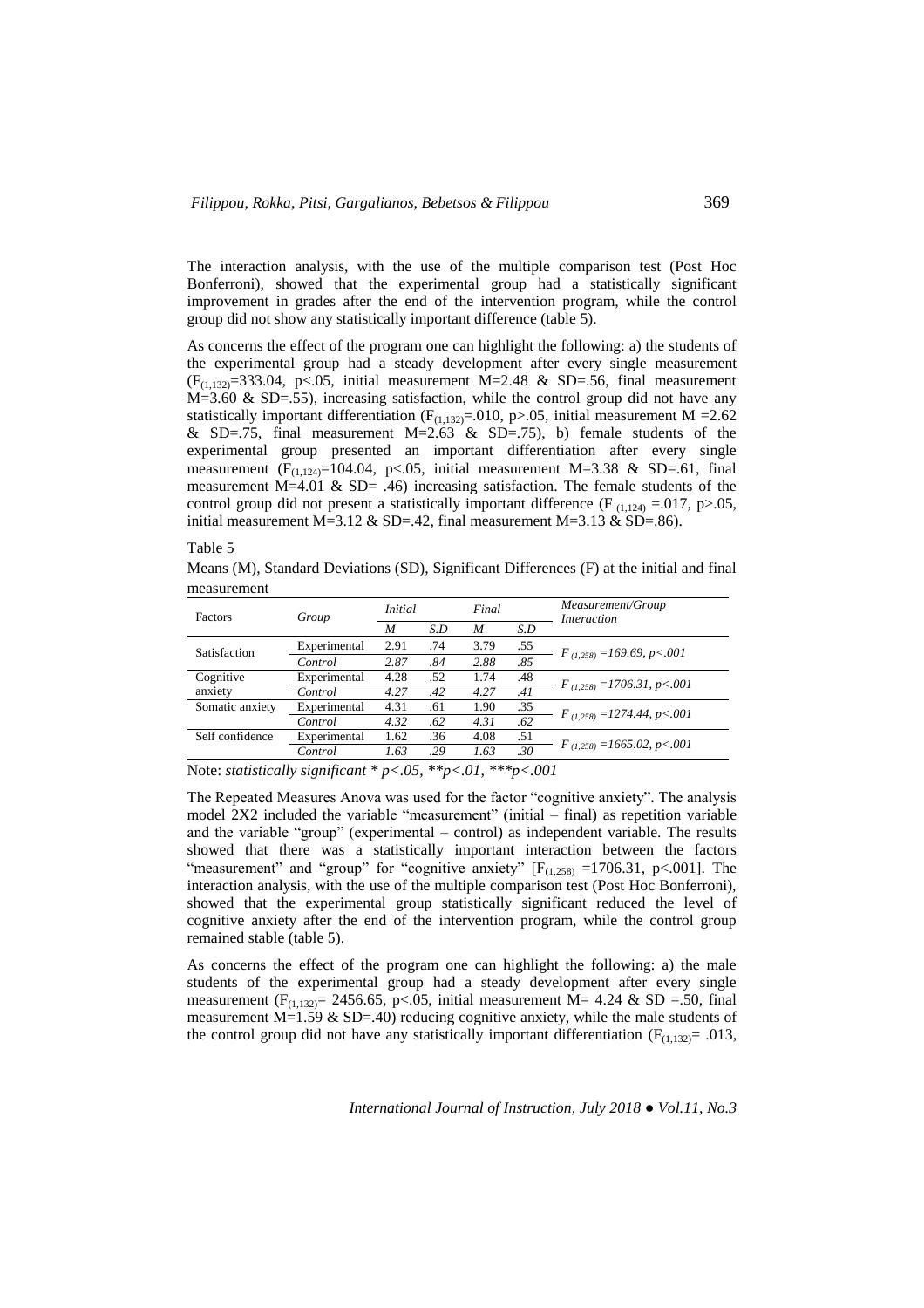p>.05, initial measurement M=4.24 & =.40, final M=4.24 & SD=.41), b) the female students of the experimental group presented an important differentiation after every single measurement ( $F_{(1,124)} = 1525.13$ , p<.05, initial measurement M=4.32 & SD=.55, final  $M= 1.90 \& SD=.51$ ) reducing cognitive anxiety. The female students of the control group did not present a statistically important difference  $(F_{(1,124)}=0.01, p>0.05, \text{initial}$ measurement M=4.31 & SD=.42, final M=4.30 & SD=.44).

Also, the Repeated Measures Anova analysis was applied for the factor "somatic anxiety". The analysis model 2X2 included the variable "measurement" (initial–final) as the repetition variable and the variable "group" (experimental – control) as independent variable. The results showed that there was a statistically significant interaction between the variables "measurement" and "group" for "somatic anxiety" [F  $_{(1,258)}$  =1274.44, p<.001]. The interaction analysis, with the use of the multiple comparison test (Post Hoc Bonferroni), revealed that the experimental group statistically significant reduced its score on average after the end of the intervention program, while the control group did not show any statistically important difference (table 5).

As concerns the effect of the program one can highlight the following: a) the students of the experimental group had a steady development after every single measurement  $(F<sub>(1,132)</sub> = 3382.28, p<.001, initial measurement M=4.39 & SD=.46, final M=1.87 &$ SD=.28) reducing somatic anxiety, while the students of the control group did not show any statistically important difference ( $F_{(1,132)} = .000$ , p>.05, initial measurement M=4.24 & SD=.70, final M=4.24 & SD=.70), b) the female students of the experimental group presented an important differentiation after every single measurement  $(F<sub>(1,124)</sub>=809.84,$ p<.001, initial measurement M=4.22 & SD=.74, final M= 1.94 & SD= .42) reducing somatic anxiety. The female students of the control group did not present any statistically important difference (F<sub>(1,124)</sub>=.012, p>.05, initial measurement M=4.40 & SD=.52, final M=4.39 & SD=.53).

The Repeated Measures Anova was used for the factor "self-confidence". The analysis model 2X2 included the variable "measurement" (initial – final) as repetition factor and the variable "group" (experimental – control) as independent factor. The results showed that there was a statistically important interaction between the variables "measurement" and "group" for "self-confidence"  $[F_{(1,258)}=1665.02, p<.001]$ . The interaction analysis, with theuse of the multiple comparison test (Post Hoc Bonferroni), showed that the experimental group had a statistically significant improvement in grades after the end of the intervention program, while the control group did not show any statistically important difference (table 5).

As concerns the effect of the program one can highlight the following: a) the students of the experimental group had a steady development after every single measurement  $(F<sub>(1,132)</sub>=2051.79, p<.05, initial measurement M=1.56 & SD=.27, final measurement$  $M=4.03$  & SD=.54) increasing self-confidence, while the students of the control group did not show any statistically important difference  $(F_{(1,132)} = .012, p>0.05,$  initial measurement M=1.66 & SD=.25, final M=1.67 & SD=.25), b) the female students of the experimental group presented an important differentiation after every single measurement (F<sub>(1,124)</sub>=1673.70, p<.001, initial measurement M=1.68 & SD= .44, final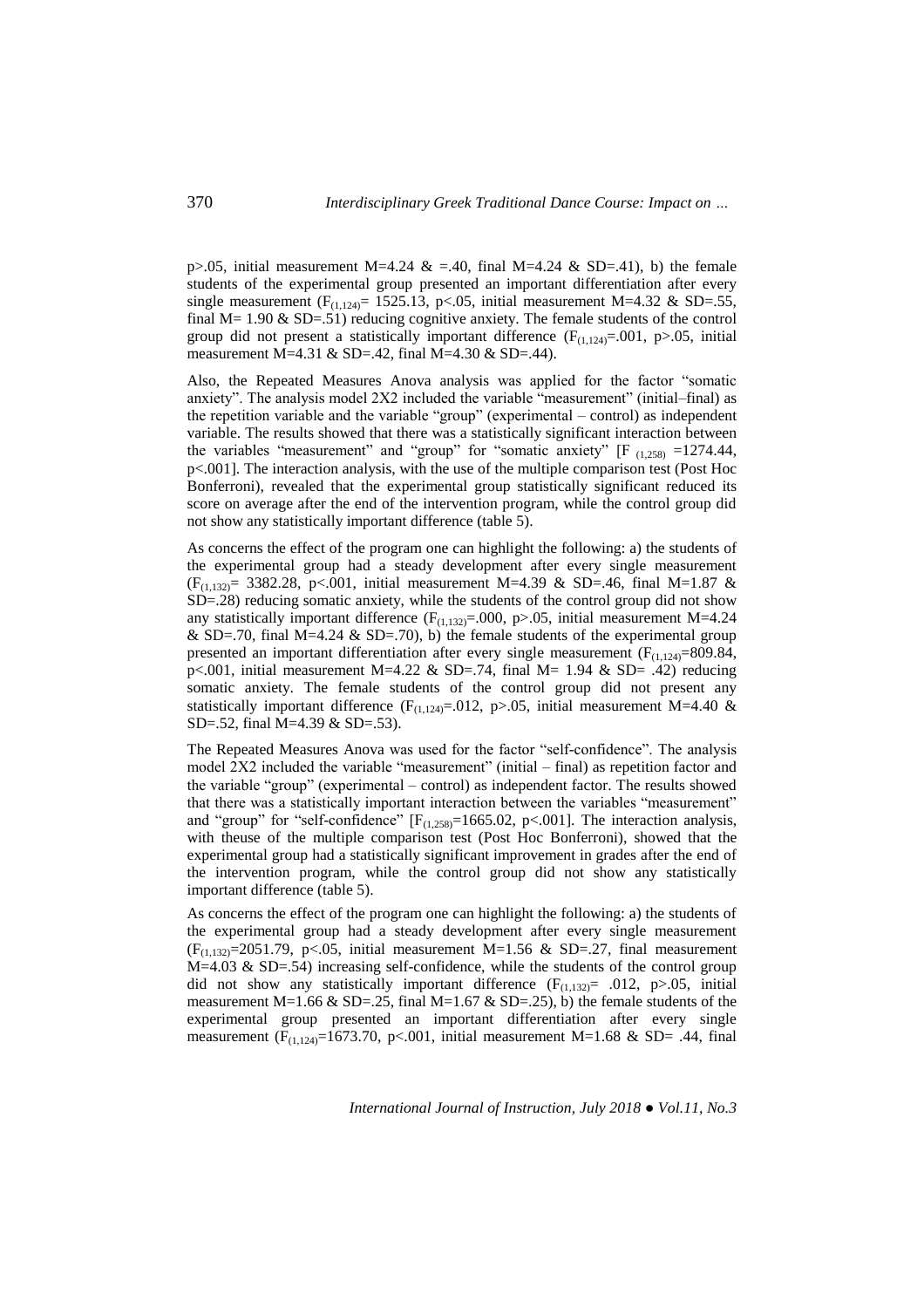$M=4.11$  & SD=.47) increasing their levels of self-confidence. The female students of the control group did not present any statistically important difference (F<sub>(1,124)</sub> = .000, p>.015 initial measurement M=1.60 & SD=.32, final M=1.60 & SD= .32).

### **DISCUSSION AND CONCLUSION**

The aim of this study was to investigate the effect of an interdisciplinary program of teaching Greek traditional dance with topics from music and sociology to the satisfaction on 8th grade Middle School students and the reduction of anxiety levels, and if this effect was similar for boys and girls, and to explore the relationship between students satisfaction and anxiety levels.

The statistical analysis of the data showed noticeable differentiation regarding the experimental group students in comparison to those of the control group. Particularly, there was a significant increase in the satisfaction and self-confidence levels of the experimental group students participating in the program. Apparently, the interdisciplinary approach to traditional dance made the class more interesting, appealing and fun, which significantly altered the attitude of students to the class, making them take part in it with greater attention. The results of the research confirmed by other research results (Stivaktaki et al., 2010), according to which interdisciplinary teaching positively contributes to the increase in the level of students satisfaction arising from class participation. According to Westerhold (2000), this happens because male and female students come to realize that activities such as interdisciplinary classes aim at teaching and learning something important and essential. Finally, gender constitutes a crucial factor of differentiation, with boys exhibiting a statistically greater satisfaction increase than girls.

Although the initial measurement of the experimental group showed low levels in all factors after the intervention program results showed a decrease in both "somatic" and "cognitive" anxiety, while the percentage of the "self-confidence" factor increased. Dancing and its interdisciplinary approach constitute reliable means by which participants can get joy, entertainment and fun and be released from any stress they feel, simultaneously, enhancing their self-confidence (Filippou, 2015b; Pitsi & Filippou, 2014). Those results are astonishing as far as boys are concerned, as they do not choose to participate in activities such as traditional dance (Filippou, 2016). Prior research carried out in the sports field, showed that male athletes exhibit higher self - confidence levels and mental stress (Bebetsos & Konstantoulas, 2006). Dancing is an activity suitable to boys as well as they not only reduced their "somatic" and "cognitive" anxiety but they also experience an increased confidence and can become better achievers in a field.

From all the above it is easily concluded that the interdisciplinary teaching of folk dance constitutes a reliable teaching approach, as it increases students' satisfaction and selfconfidence caused by their participation in the class and on the other in the decrease of bodily and mental anxiety, two factors highly responsible for many malfunctions.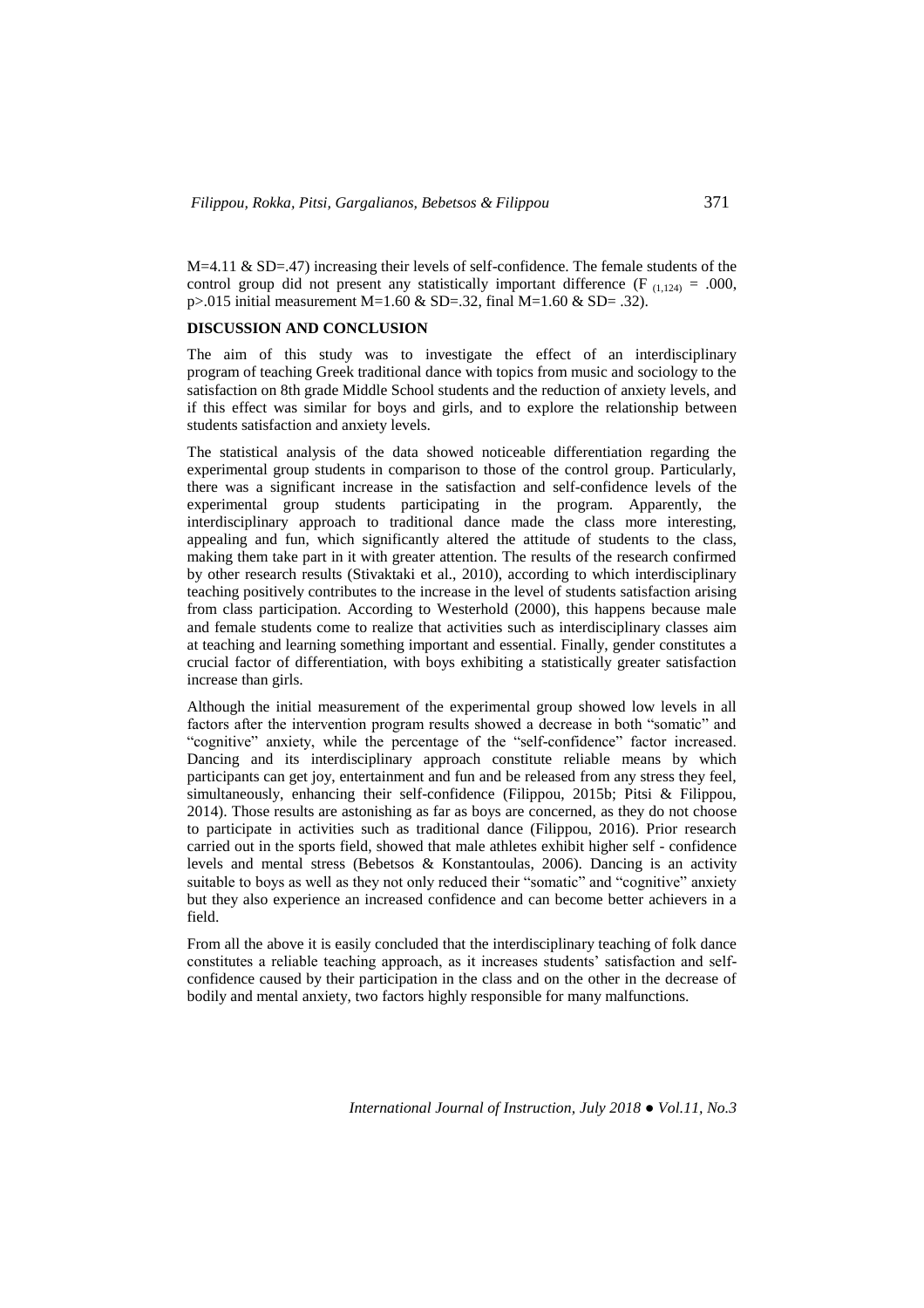### **LIMITATIONS**

The results of the research apply exclusively to 8th grade Middle school student of a certain cultural environment. To confirm the results more research should be conducted on a larger sample of various ages and of other cultural environments. Finally, future research could examine similar teaching approaches drawing on material from various fields, such as anthropology, chemistry and costume-design.

## **REFERENCES**

Beattie, S., Hardy, L., & Woodman, T. (2004). Pre-competition self-confidence: The role of the self.*Journal of Sport &Exercise Psychology*, 26, 427-441.

Bebetsos, E., & Konstantoulas, D. (2006).Contact sports, moral functioning andplannedbehaviortheory. *Percept Motor Skill*, 103, 131-144.

Bebetsos, E., & Antoniou, P. (2008).University students' differences on attitudes towards computeruse.Comparison with students' attitudes towards physical activity.*Interactive Educ. Multimedia,* 17,20-28.

Boekaerts, M., Seegers, G., & Van den Goor, J. (1993). Stress bijleerlingen van 12 tot 16 jaar. (Stress in adolescents from 12 to 16 year of age). Leiden, the Netherlands: Leiden. University, Centre for the Study of Education and Instruction.

Department for Education and Skills Publications (DfES) (2005a).http://www. redcareston ssp. co.uk/downloads/DanceLinksbrochure.

Department for Education and Skills Publications (DfES) (2005b).http://www.red carest onssp.co.uk/downloads/leadingtheDance.

Derri, V., Aggeloussis, N., & Petraki, Ch. (2004). Health-related fitness and Nutritional practices: Can they be enhanced in upper elementary school students? *Physical Educator*, 61(1), 35-44.

Derri, V., Kourtessis, T., Goti-Douma, E., & Kyrgiridis, P. (2010). P.E. and Language Integration:Effects on Oral and Written Speech of Pre-school Children. *Physical Educator*, 67(4), 178-186.

Derri, V., Tsapakidou, A., Zachopoulou E., & Kioumourtzoglou, E. (2001).Effect of a music andmovement program on development of locomotor skills bychildren 4 to 6 years of age.*European Journal of Physical Education*, 6(1), 16-25.

Dimitrakaki, V., Porpodis, K., Bebetsos, E., Zarogoulidis, P., Papaioannou, A., Tsiouda, Th., Tsioulis,H., & Zarogoulidis, K. (2013). Attitudes of asthmaticand non-asthmatic children to physical exercise.*Patient Preference andAdherence*, 7, 81-88.

Duda, J.L., & Nicholls, J. (1992).Dimensions of achievement motivation inSchoolwork and sport.*Journal of Educational Psychology*, 84, 290-299.

Filippou, F. (2016).Constant progress of the "Arapides"- Niggers custom in Nikisiani, Kavala.*Journal of Physical Education and Sport,* 16 (1), 245-251.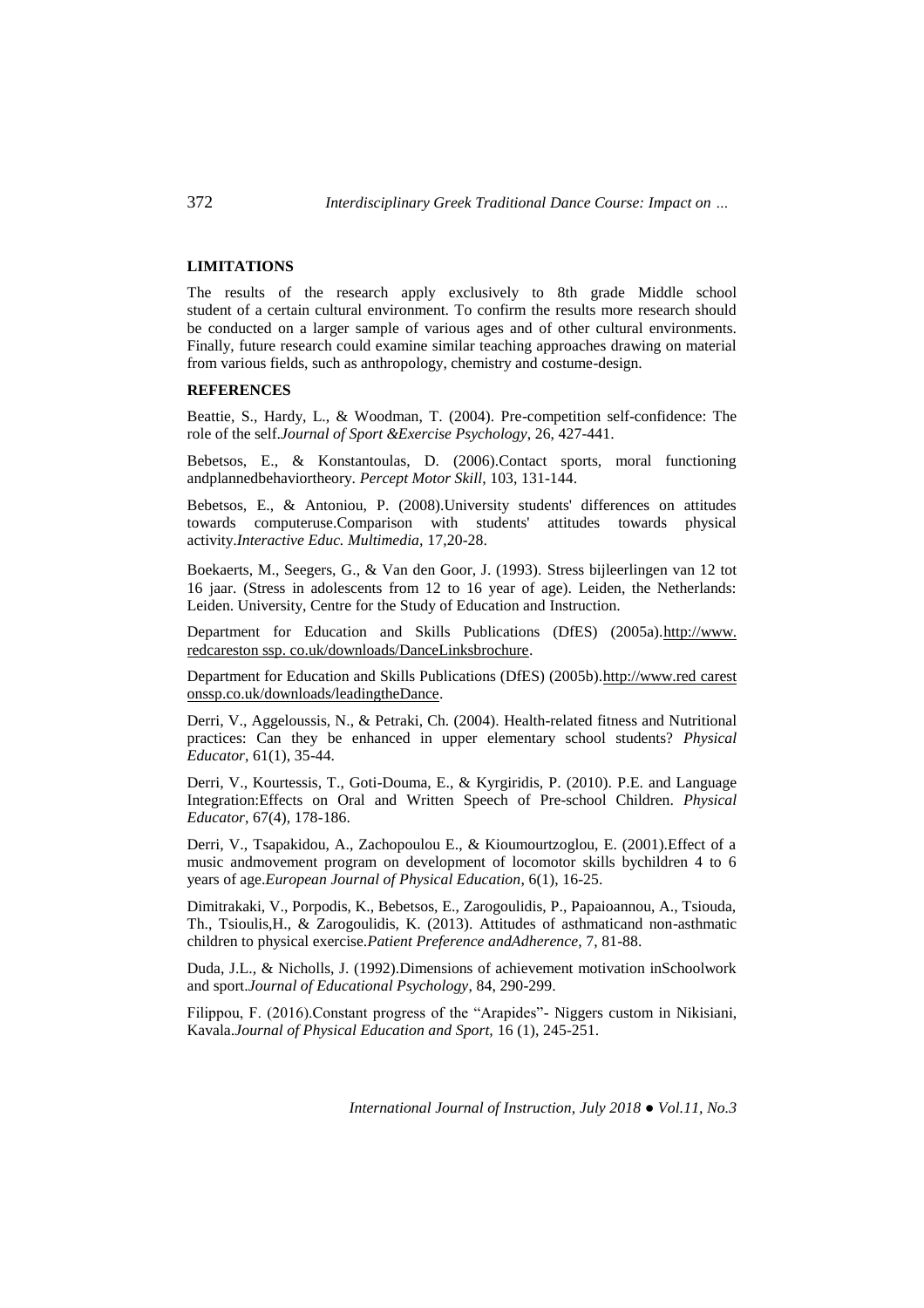Filippou, F. (2015a). The effect of an interdisciplinary Greek traditional dance, history, and anthropology program on male and female students' achievement goal orientations.*Journal of Physical Education and Sport*, 15(3), 610 - 614.

Filippou, F. (2015b).The first woman's dancer improvisation in the area of RoumloukiAlexandriathrough the dance "Tis Marias".*Ethnologia*, 6(b), 1-24. Retrieved 10 April 2016, from http://www.society for ethnology.gr/site.

Filippou, F., Rokka, St., Mavridis, G. (2016). Examining the motives for Participating in dance activities, using the "Physical Activity and Leisure Motivation Scale"(PALMS). *Sport Science,* 9(1), 42- 49.

Hampel, P., & Petermann, F. (2005).Age and Gender Effects on Coping in Children and Adolescents.*Journal of Youth and Adolescence*, 34(2), 73- 83.

Kakkos, V., & Zervas, Y. (1996). Competitive State Inventory: Development of a Modified version of CSAI-2. In Y. Theodorakis, & A. Papaioannou (Eds.), *Sport Psychology: New trends and applications* (pp. 225-231). Salto Publications.

Kraag, G., Zeegers, P.M., Kok, G., Hosman, C., & Abu-Saad, H.H. (2006). School Programs targeting stress management in children and adolescents: A meta-analysis. *Journal of School Psychology*, 44, 449–472.

Lohaous, A., Klein-Hebling, J., & Shebar, S. (1997). Stress management for Elementary school children: A comparative evaluation of different approaches. *European Review of Applied Psychology*, 47,157-161.

Lowe, P., Raad, J., & Lee, S.W. (2008).Dimensions of test anxiety as significant predictors of school maladjustment.*Paper presented at the Annual Meeting of the American Psychological Association*, Boston, MA.

Martens, R., Vealey, R. S., & Burton, D. (1990). *Competitive anxiety in sport*. Champaign, IL: Human Kinetics.

Murberg, Τ.Α., & Bru, E. (2007). The role of neuroticism and perceived school-related stress in somatic symptoms among students in Norwegian junior high schools.*Journal of Adolescence,*30, 203-212.

Nestoros, I., & Vallianatou, N. (1996).*Psychotherapy (with elements of Psychopathology*).Β ́ edition, Athens, Greek Letters.

Papaioannidou, M., Derri, V., Filippou, F. (2015). The effect of an interdisciplinary Greek traditional dance, history, and geography program on elementarystudents' satisfaction and motivation.*Sport Science,* 8(2), 83- 90.

Papaioannou, A., Milosis, D., Kosmidou, E., & Tsiggilis, N. (2002). Multidimensional structure of goal orientations: The importance of adopting a personal development goal in physical education. *Psychology (The Hellenic Journal of Psychology*), 9(4), 494-513.